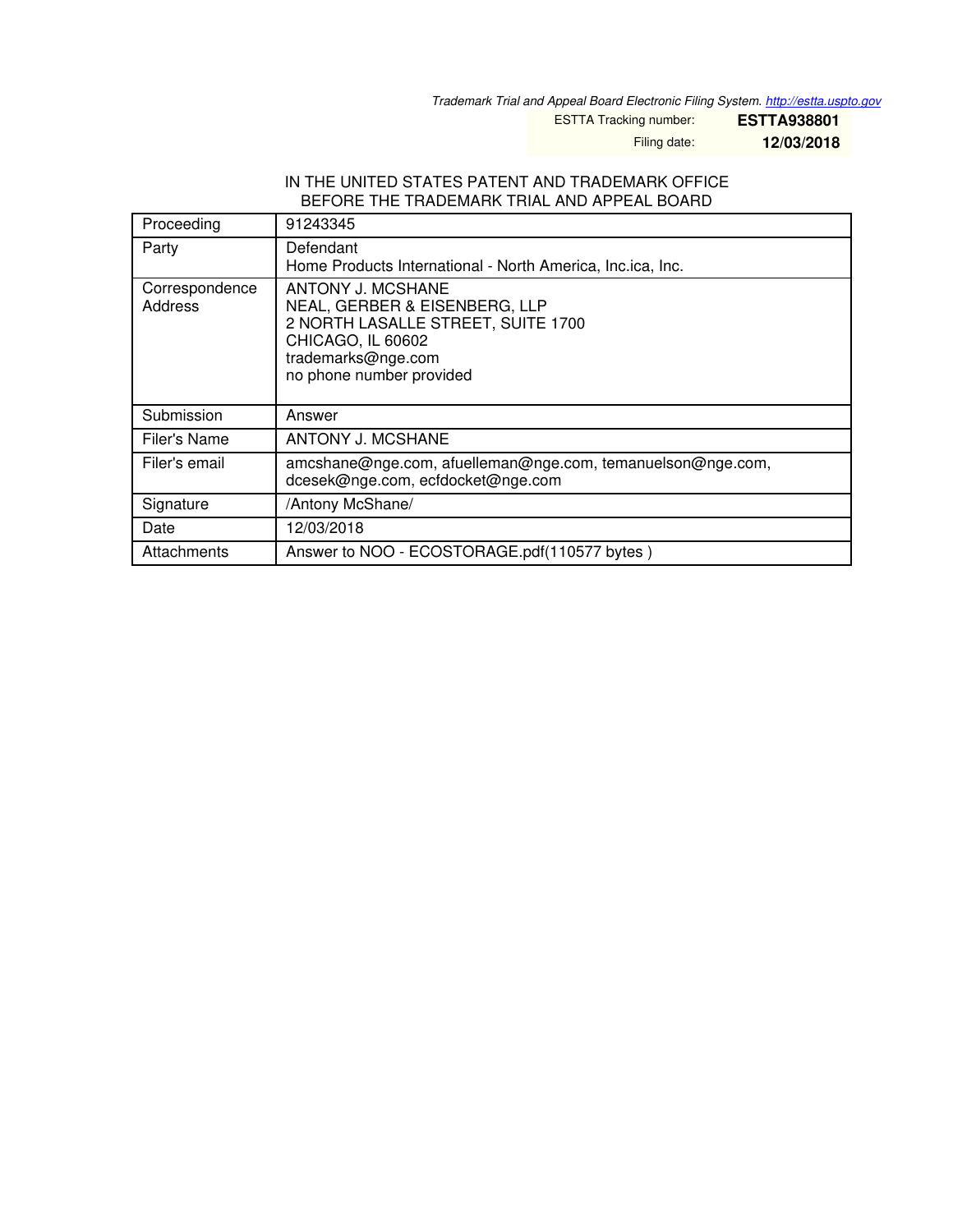# **IN THE UNITED STATES PATENT AND TRADEMARK OFFICE BEFORE THE TRADEMARK TRIAL AND APPEAL BOARD**

TRINITY INTERNATIONAL INDUSTRIES, L.L.C., a Delaware limited liability company,

Opposer,

v.

HOME PRODUCTS INTERNATIONAL – NORTH AMERICA, INC., a Delaware corporation,

Opposition No. 91243345

Application No. 87534642

Mark: ECOSTORAGE

Applicant.

# **APPLICANT'S ANSWER TO NOTICE OF OPPOSITION**

Applicant Home Products International - NA ("HPI") through its attorneys, answers the

Notice of Opposition filed by Opposer, Trinity International Industries, LLC, in the above

proceeding.

1. Applicant seeks to register the mark shown below, which includes the word ECOSTORAGE, as a trademark for plastic storage containers in International Class 20 ("Identified Goods"). Said application was filed on July 19, 2017 and based on alleged use in commerce, alleging a date of first use in commerce in November 2016.



**RESPONSE**: Admitted.

2. Opposer is the owner of the following valid and subsisting registration:

| Reg. No. | Mark       | Issue Date Goods/Services                           |
|----------|------------|-----------------------------------------------------|
| 4173189  | ECOSTORAGE | 07-10-12 shelving; shelving and components thereof, |
|          |            | namely, shelves and brackets sold as a unit;        |
|          |            | furniture; non-metal bins                           |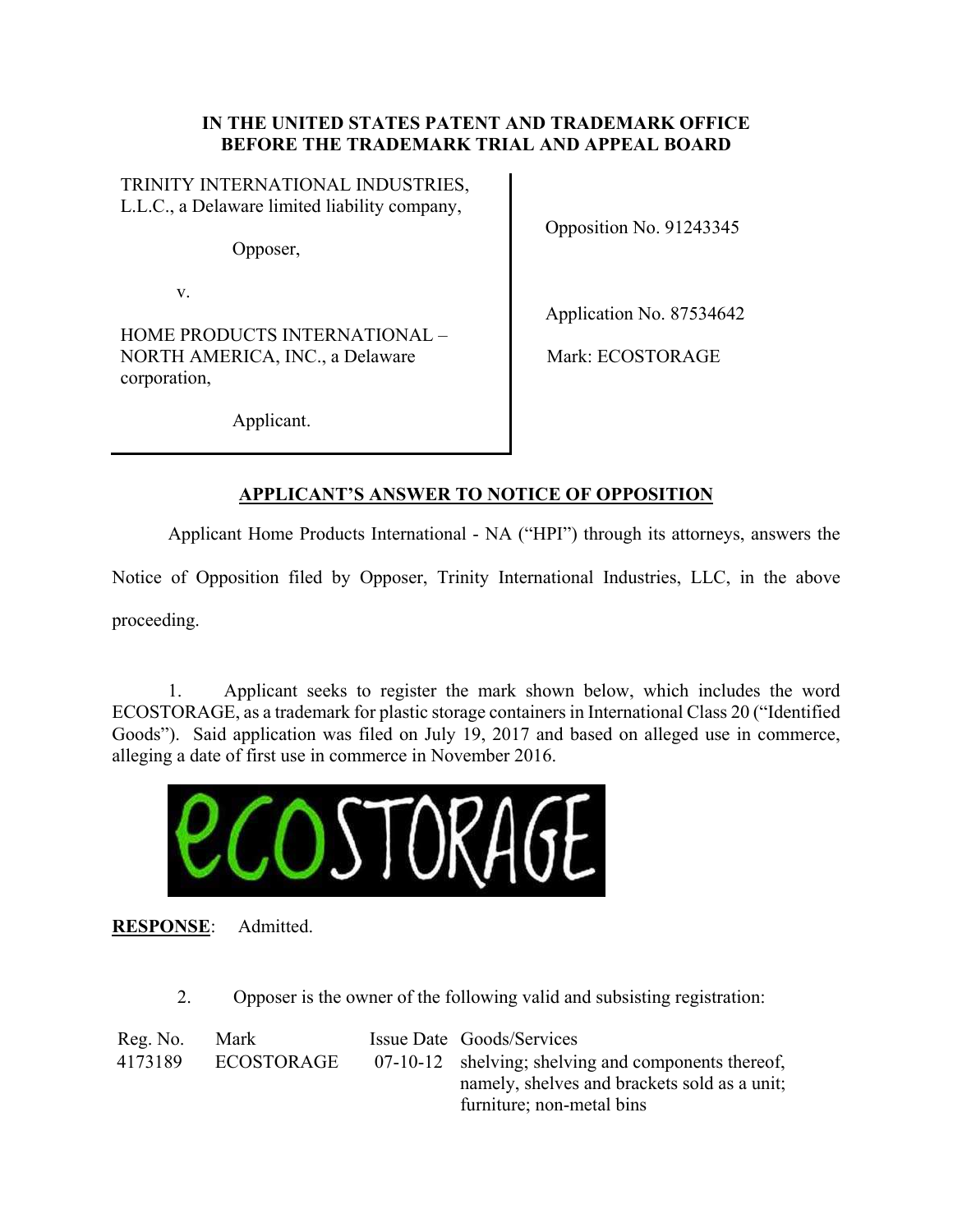The registration above is conclusive evidence of the validity of the registration, of Opposer's ownership thereof, and of Opposer's exclusive right to use the registered mark in commerce in connection with the goods specified in the registration ("Opposer's Goods"). Pursuant to Rule 2.122(d), Opposer attaches hereto, as Exhibit A, printouts from the Trademark Status & Document Retrieval (TSDR) electronic database showing the current status and title of each registration.

**RESPONSE**: HPI admits that printouts from the TSDR electronic database of the referenced

registration on the Supplemental Register is attached to the Notice of Opposition as Exhibit A, but

is without knowledge or information concerning the ownership, validity or legal significance of

the registration, and therefore denies each and every remaining allegation of this paragraph.

3. From a date long prior to Applicant's alleged date of first use in commerce, Opposer has used its mark ECOSTORAGE in connection with a wide range of shelving, storage and furniture products.

**RESPONSE**: HPI is without information or knowledge sufficient to admit or deny the

allegations of this paragraph and therefore denies the same.

4. On August 9, 2017, Opposer filed U.S. Trademark Application No. 87562291 for registration of the mark ECOSTORAGE on the Principal Register for Opposer's Goods.

**RESPONSE**: HPI is without information or knowledge sufficient to admit or deny the

allegations of this paragraph and therefore denies the same.

5. In an Office Action dated November 11, 2017, the USPTO indicated that a priorfiled pending application, namely Application Serial No. 87534642 (the application opposed herein) may present a bar to registration of applicant's mark under Section 2(d) of the Trademark Act. The Trademark Examining Attorney further stated: "If the mark in the referenced application(s) registers, applicant's mark may be refused registration under Trademark Act Section 2(d) because of a likelihood of confusion with that registered mark(s). See 15 U.S.C. §1052(d); 37 C.F.R. §2.83; TMEP §§1208 et seq." In the same Office Action, the USPTO suspended Opposer's pending application no. 87562291 until the application opposed herein "is either registered or abandoned."

**RESPONSE**: HPI is without information or knowledge sufficient to admit or deny the

allegations of this paragraph and therefore denies the same.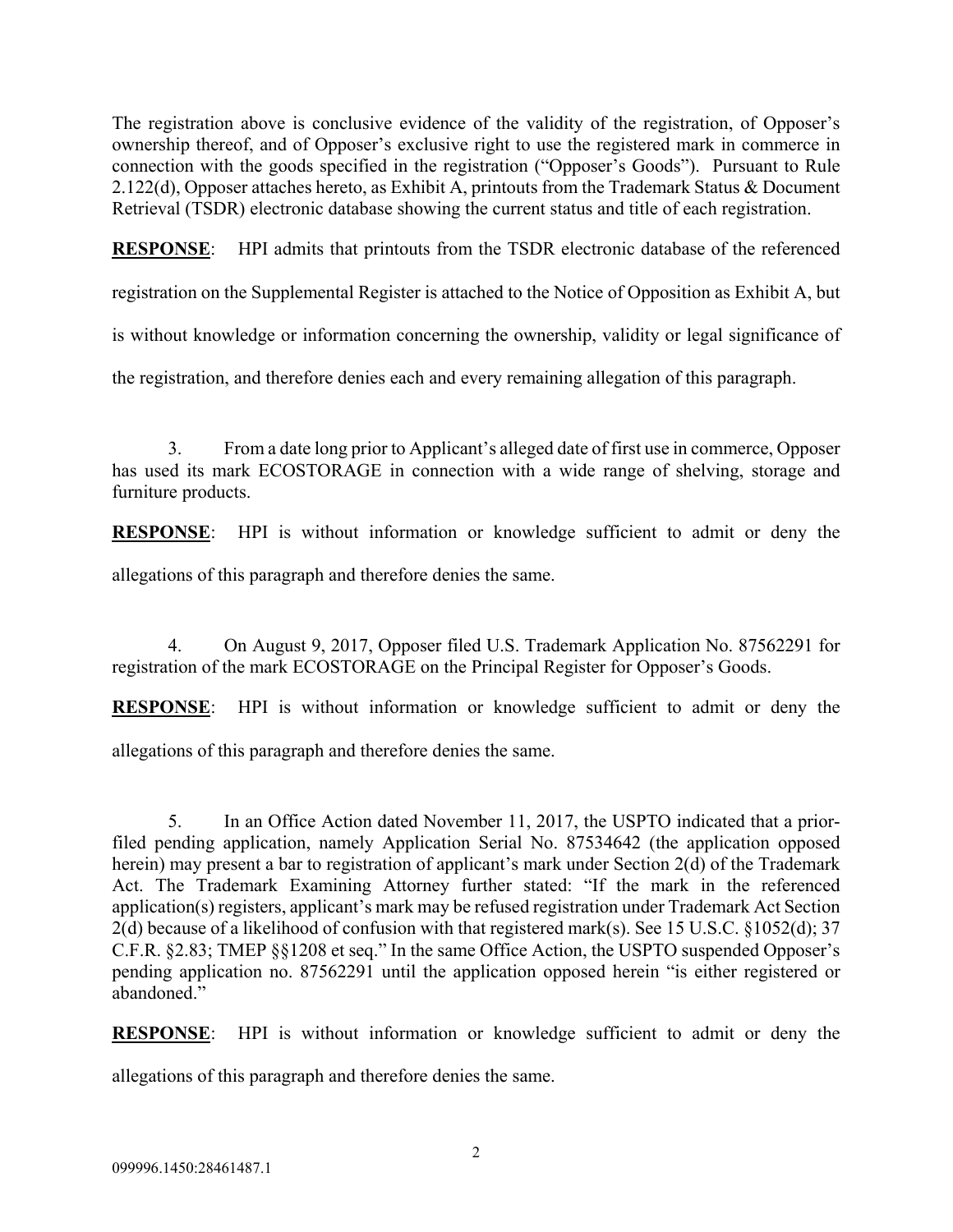6. Applicant's Identified Goods are similar or identical to Opposer's Goods with which Opposer has used and is using mark ECOSTORAGE. On information and belief, Applicant's Identified Goods are or will be offered to the same classes of consumers who purchase Opposer's Goods offered under the mark ECOSTORAGE.

**RESPONSE**: Denied.

7. The applied-for ECOSTORAGE mark in Application Serial No. 87534642 is substantially similar to Opposer's mark ECOSTORAGE, and is likely to cause confusion, mistake and deception as to the source of Applicant's goods, all to Opposer's damage and in violation of 15 U.S.C. § 1052(d). Consumers are likely to believe that Applicant's goods offered in connection with the applied-for mark emanate from, or are licensed by, approved by, or otherwise associated with, Opposer. Any dissatisfaction with Applicant's goods will adversely reflect upon and irreparably damage Opposer's reputation and goodwill as embodied in it mark ECOSTORAGE.

**RESPONSE**: Denied.

8. If Applicant is granted the registration herein opposed, Applicant would thereby obtain a prima facie right to use of the applied-for mark, which would be a further source of damage to Opposer.

#### **RESPONSE**: Denied.

Dated: December 3, 2018 Respectfully submitted,

# **HOME PRODUCTS INTERNATIONAL – NORTH AMERICA, INC.**

By: */s/* Antony J. McShane

One of its Attorneys

Antony J. McShane Andrea Fuelleman NEAL, GERBER & EISENBERG LLP 2 North LaSalle Street, Suite 2200 Chicago, Illinois 60602 (312) 269-8000 Firm ID 13739 amcshane@nge.com afuelleman@nge.com docketmail@nge.com